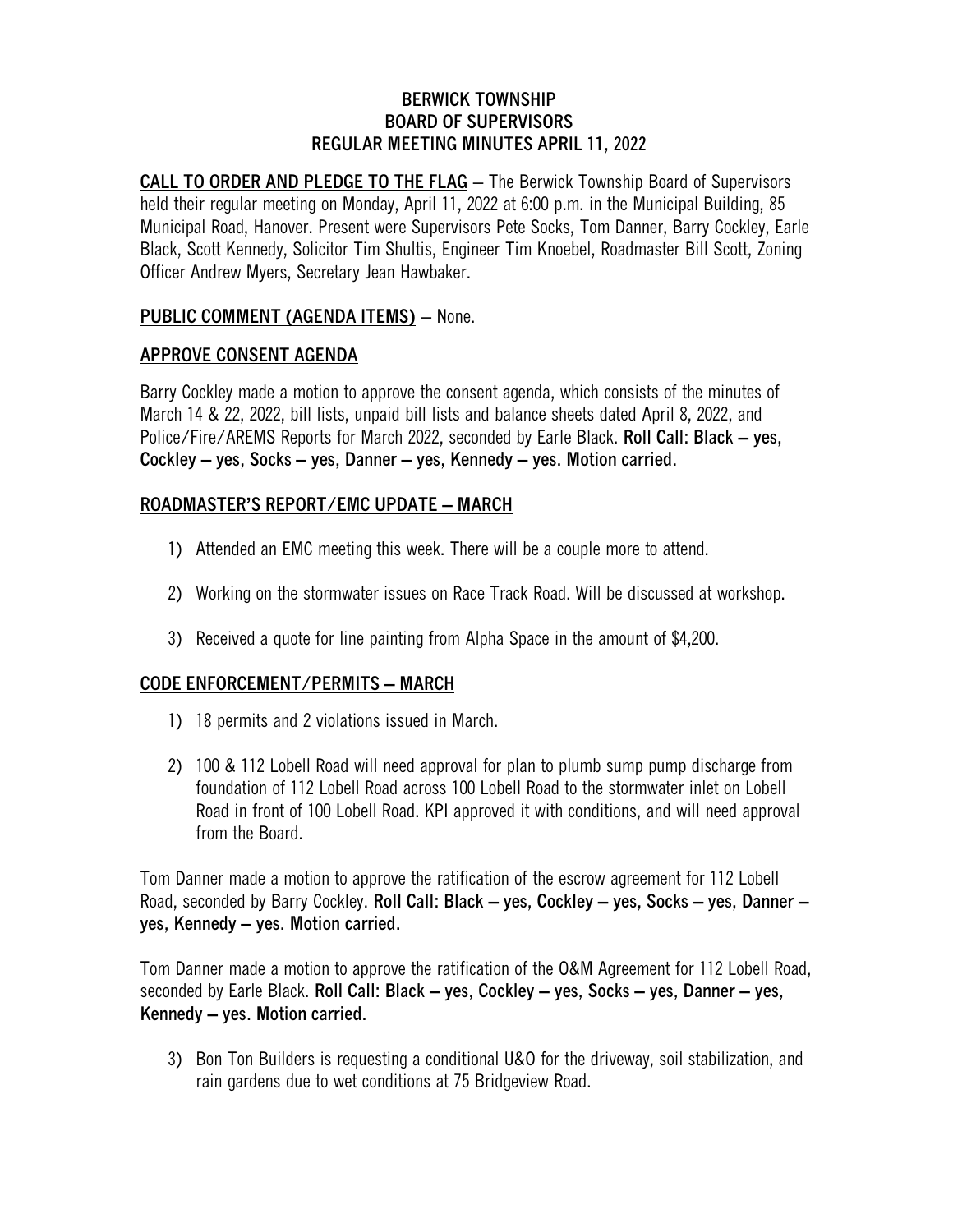Tom Danner made a motion to approve the conditional U&O for 75 Bridgeview Road, subject to receiving an interim as built plan, and \$14,000 in escrow, seconded by Scott Kennedy. **Roll Call: Black – yes, Cockley – yes, Socks – yes, Danner – yes, Kennedy – yes. Motion carried.**

4) **Stormwater issue – 88/91 Bridgeview Road** – KPI received a new plan, but there was not enough information. Will be asking them to revise the plan.

## **UNFINISHED BUSINESS**

- 1) **Conference room table** Will be discussed at the workshop.
- 2) **Berwick Township Fall Fest at Lincoln Speedway Update (charge for vendors?)** Will be discussed at the workshop.
- 3) **Quote for food vouchers from Minuteman Press** Will be discussed at the workshop.
- 4) **Exterior building painting and gutter replacement –** Will be discussed at the workshop.

### **NEW BUSINESS**

1) **Bair Road Camering for sewer** – Will follow up with Tim Knoebel.

Bill Scott will give the O'Brien's a call to let them know he will be mowing along their property.

2) **Projector installation** – Will be discussed at the workshop.

## **ENGINEER'S REPORT/PLANS**

- 1) **Sewer plant storage expansion** KPI will be meeting with Ryan Swope to get things in order to apply for DEP permits.
- 2) **Kinneman Road South** Recon is scheduled to remobilize on April 18th to perform the cold in place recycling. They recommend 3 weeks for cure time, then will do the wearing coarse overlay, weather permitting. Swale needs to be corrected on the western side of Kinneman Road.
- 3) **Cambrian Hills Phase II Extension Request until 7/12/22** Tom Danner made a motion to grant an extension until 7/12/22 for Cambrian Hills Phase II, seconded by Barry Cockley. **Roll Call: Black – yes, Cockley – yes, Socks – yes, Danner – yes, Kennedy – yes. Motion carried.**

Tom Danner stated he met with Scott Felch regarding a swale that wasn't completed on lot 32. They are also trying to resolve water going out onto the road at the old entrance to the gun club.

4) **Consider awarding Stanley Drive and Little Avenue Road Bid** – The only bid received was from H&H General Excavating in the amount of \$286,537.00. Barry Cockley made a motion to accept the bid from H&H General Excavating in the amount of \$286,537.00